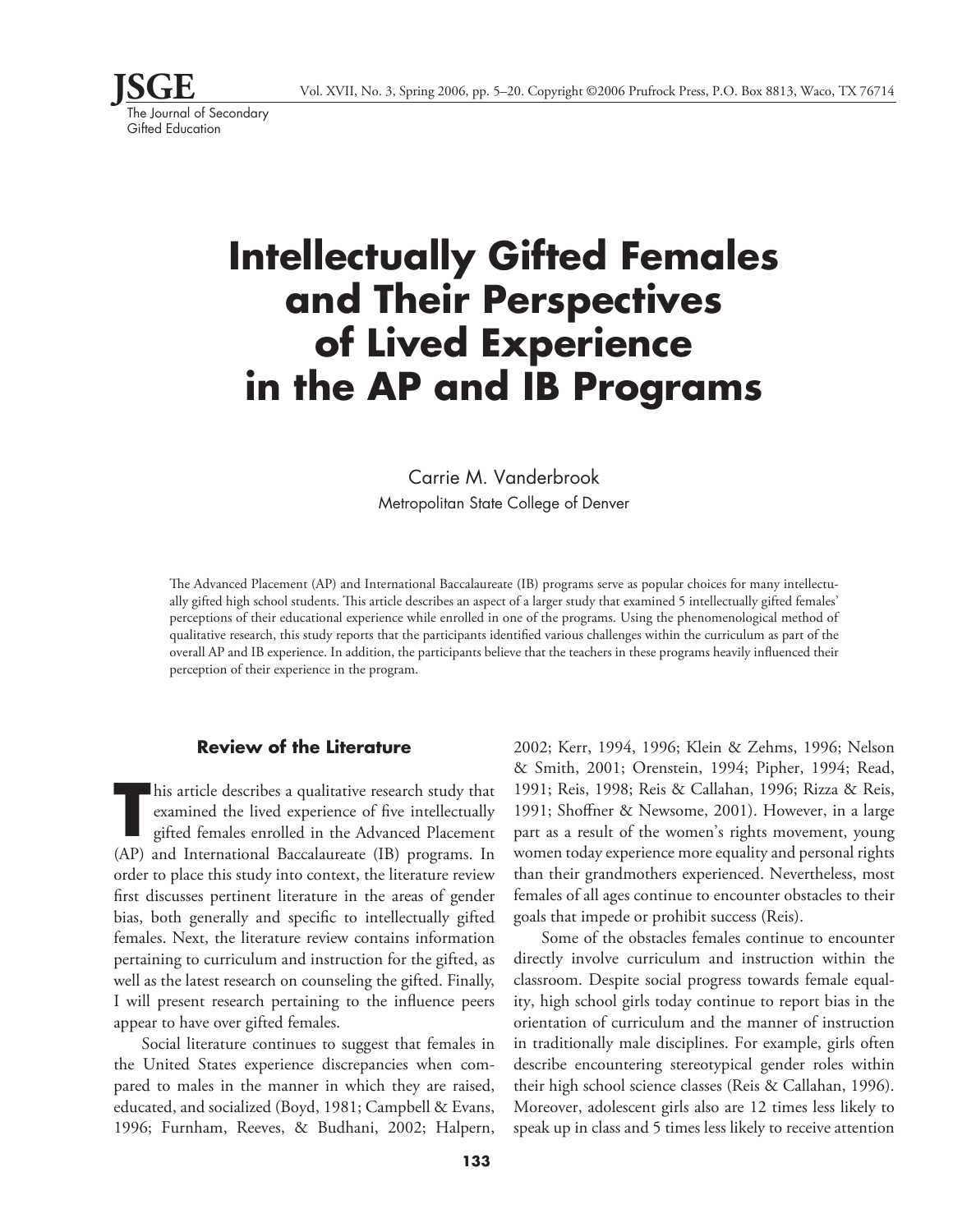from teachers (Reis & Callahan). When females are asked questions in class, the questions often are phrased as simple, closed, and concrete questions, whereas boys are asked more abstract, high-level, open-ended questions (Pipher, 1994). Overall, studies of teacher attitudes, comparing their expectations for male and female students, indicate that teachers, regardless of their gender, describe males as more academically adept than girls (Read, 1991).

Teachers' views of their female students do not only affect their female students' performance in the classroom, but also impact the girls' future performances. Research indicates that although textbooks now include more references to women in prestigious careers, teachers continue to convey traditional attitudes and lowered expectations for female students (Reis & Callahan, 1996). These biases influence girls' attitudes towards career choices; if low expectations exist for girls, girls generally assume those expectations and do not strive for nontraditional careers. These biases influence the choices of all girls, including intellectually gifted girls. In the classrooms in the Reis and Callahan study, gifted girls were not discouraged from pursuing specific careers, but they were not actively encouraged either. At the same time, the researchers found that the boys in the classrooms were actively encouraged to pursue prestigious careers (Reis & Callahan).

These findings support another study conducted by Sally Reis (1998), which suggests that gifted females share numerous characteristics including a general lack of knowledge regarding how to prepare for their futures. Reis found that many young women think about all of the goals they wish to accomplish, but do not always think realistically about how they are going to achieve the life they wish to lead. In her research involving young gifted females, Reis found that many girls possessed a limited idea of how to become a doctor, lawyer, scientist, or other desired professional. The girls did not seem to comprehend the number of years of school their desired profession would take, the financial commitments the career would demand, or the cost their goals may have on their relationships with others (Reis). Furthermore, many gifted girls still operate under the belief that a young man will appear and take care of her for the rest of her life. Few girls understood that they too would have to work in order to support their family (Reis). In contrast, boys are brought up knowing that they will work throughout their lifetime. As a consequence, planning for the future always remained a focus for boys (Reis).

Researchers have suggested that the best way to combat girls' lack of understanding about their futures is to discuss the issue with them. Schools usually are in the position to open dialogue with female students about

planning for life simply because one of the main purposes of school is to prepare youth for future careers and to expose them to as many different experiences as possible (Shoffner & Newsome, 2001). Because individuals begin to form their identity during adolescence, influences during this time period impact future career choices (Shoffner & Newsome). Therefore, it is important that adolescents receive some exposure and guidance in their future careers before and during the formation of their identity (Shoffner & Newsome). Furthermore, the combination of asynchronous development, heightened emotional sensitivity, advanced moral reasoning, and information processing drive the gifted adolescent towards the desire for identity, intimacy, and achievement at a much faster rate than an average adolescent of average ability (Shoffner & Newsome).

Shoffner and Newsome's study (2001) found that adjusting curriculum to add a career focus could assist gifted girls in achieving positive steps towards their desired careers. The authors argued that a great potential exists for girls to form an identity too quickly. Therefore, they stressed the need for curriculum that addresses career options and issues women face in making career choices. The authors recommended hosting career fairs, women speakers, and other activities to enhance units of study and emphasize nonstereotypical career choices for women (Shoffner & Newsome).

Contact with self-assured and prolific professional women in areas of interest to the student also was recommended (Shoffner & Newsome, 2001). A mentoring program, such as the "Program for the Exceptionally Gifted (PEG) Model Women" at Mary Baldwin College, offers gifted adolescent girls the experience of listening to and interacting with strong female leaders (Rhodes, 1996). Mentors typically discuss their prior educational coursework and the events that led to their current careers (Rhodes). Hearing women talk about their experiences not only opens dialogue with adolescent gifted females about their career possibilities, but also provides them with specific steps and information about how other women achieved their goals.

Exposing gifted adolescent girls to the steps used in planning for the future can make a marked difference in the lives of gifted females. Planning for the future not only helps females think about different career options, but also often prompts thought about how to plan realistically for balance in professional and personal life. Therefore, when a young woman meets a partner and falls in love, she has at least considered, and hopefully planned, how she will address her family's needs without giving up on her own (Reis, 1998). Finally, Shoffner and Newsome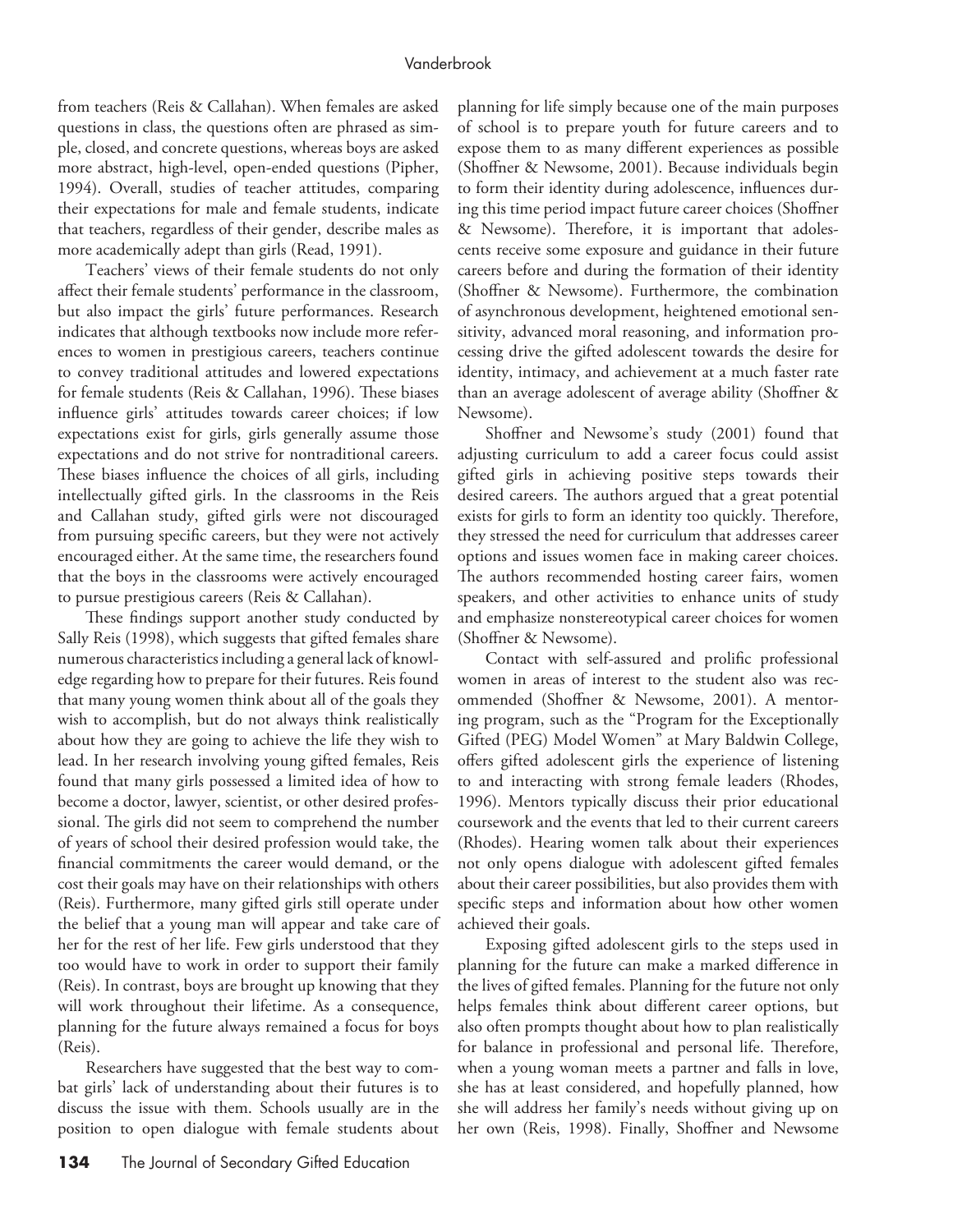(2001) argued that it is crucial that counselors, teachers, and parents find methods to initiate conversation about career options and also encourage thinking and planning for the future.

In addition to the need for career counseling to help gifted female adolescents plan for their futures, researchers generally agree that a social/emotional counseling component should exist in a well-planned program for intellectually gifted students (Colangelo, 1991; Fisher, 1981; Kerr, 1996; Moon, 2002; Tuttle & Becker, 1980; Woolcock, 1962). Counseling for this population is recommended for numerous reasons. First, some gifted children and adolescents deny their abilities and become underachieving students, while others need assistance understanding that not everyone has similar abilities (Tuttle & Becker). Second, many students face the issue of perfectionism, coupled with the fear of failure (Tuttle & Becker). Perfectionism is difficult for gifted students to cope with on their own because perfectionism often stifles creativity, as well as intellectualism. This can impact the willingness of gifted students to accept the challenges needed in order to grow academically, emotionally, and intellectually (Tuttle & Becker). Third, pressures from age-group peers and society can work against intellectually gifted students because much of popular culture represents values that may be vastly different from their inherent interests and values (Kerr, 1994). Peers and society may influence all intellectually gifted students, but research indicates that gifted girls are most susceptible to such influence due to the intensity of peer pressure on female adolescents (Kerr, 1994).

Counseling most often appears to be needed during early adolescence when gifted individuals seem to struggle with their sense of accomplishment and association (Moon, 2002). Furthermore, significant transitional events, such as transitions to new schools or even to new gifted programs, can prompt the need for counseling (Moon). Guidance counseling can be useful when a former school or program was more academically challenging (Moon). In addition to these specific instances, there also are distinct subgroups within the gifted population that traditionally require counseling services. These groups include highly gifted children that are placed in general education classrooms, twice-exceptional students, underachieving students, adolescent and adult females, gay and lesbian individuals, and cultural and ethnic minorities (Moon).

In addition to counseling, any program that nurtures gifted learners must incorporate a challenging and appropriate curriculum that addresses the advanced intellectual needs of gifted students. However, gifted programs cannot survive without quality teaching. A curriculum, regardless

of how ingenuous, always will be hindered by poor instruction. Overall, the literature indicates that teachers of gifted students should possess high intelligence, expertise, and a passion for the areas in which they teach (Coleman & Cross, 2001; Feldhusen, 1991; Schwartz, 1994; Tuttle & Becker, 1980; Vassar, 1980; Woolcock, 1962). Some educators have argued that the teachers of gifted students must themselves be gifted in order to understand their students' intellectual, academic, and emotional needs fully (Woolcock). The literature indicates that strong teachers of gifted students possess inherent personality traits mimicking the traits found in gifted students.

 Similar to other adolescents, peers have a profound impact on gifted adolescent females. It is believed that peer influence is one of the major factors responsible for the lower enrollment of gifted adolescents in gifted programs (Reis & Callahan, 1996). Further, although females usually comprise a small majority of participants in gifted programs from kindergarten to ninth grade, after ninth grade the proportion of gifted girls in gifted programs drastically decreases (Read, 1991; Reis & Callahan). In her study on gender enrollment in gifted programs, Read asserted many explanations for why girls decide to drop out of gifted programs. One of the most commonly cited reasons for this phenomenon was the influence of peers. The desire for peer acceptance outweighs the desire for intellectual and academic stimulation in the minds of gifted adolescent females.

Surrounding gifted females with other gifted females may limit this negative peer influence (Silverman, 1986). In a case study conducted by Celeste Rhodes (1996), the participant, a gifted adolescent female, formed strong alliances with other gifted girls. Her gifted female peers provided her with emotional support and friendship, as well as intellectual stimulation, in her classes for the gifted.

Any educational program for gifted adolescent females encounters and must address issues of societal gender bias, curriculum, instruction, counseling, and peer relations. The AP and IB programs, with their population of gifted adolescent females, therefore, should pay particular attention to these issues. Although thousands of gifted females participate in these programs, no research has been conducted specifically to ascertain these students' perceptions of their educational experiences. This article describes a study that examined five intellectually gifted females' educational experiences while participating in the AP and IB high school programs.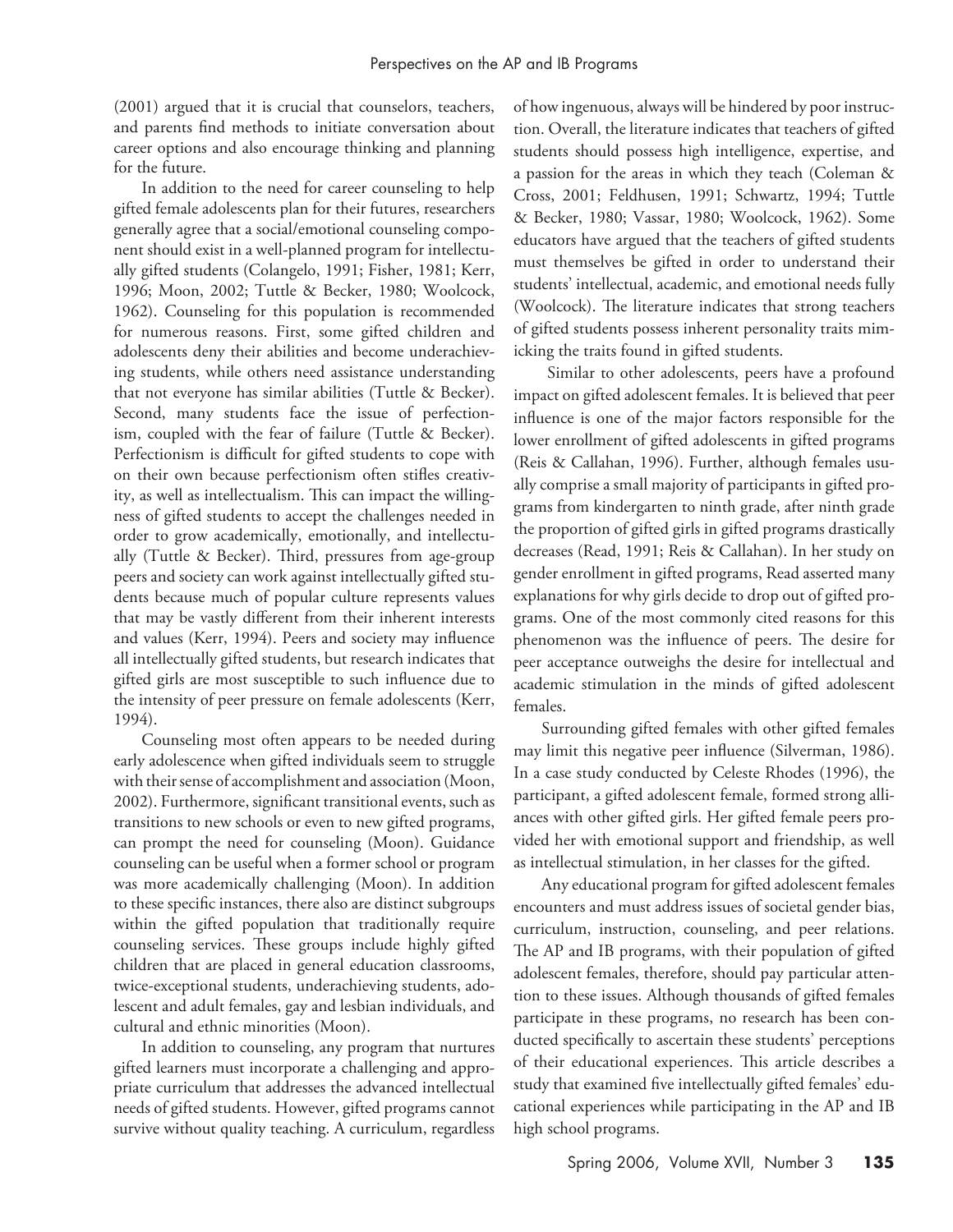# **Advanced Placement and International Baccalaureate Programs**

Approximately 13,680 high schools nationwide offer courses in the AP program (College Board, 2005). The International Baccalaureate program, another academically accelerated program, now is sponsored in almost 100 countries around the world (Tookey, 2000) and 479 schools in the United States (International Baccalaureate Organization, 2005). Schools that participate in these two programs offer accelerated classes to juniors and seniors in high school, although some schools open AP and IB classes to younger students. The curriculum is advanced in nature, and both programs purport to instruct at the college level. In addition, students participating in these programs generally receive course credit by most universities upon passing exams at the end of the school year (Curry, MacDonald, & Morgan, 1999; Gazda-Grace, 2002).

Depending on the school's structure, schools offering AP courses encourage freshmen and sophomores intending to enroll in AP classes to participate in accelerated or honors classes, which are designed to prepare them for the AP classes offered for juniors and seniors. However, some schools permit freshman and sophomores to skip these accelerated courses and attend AP classes as younger students. The AP program in the high school involved in this research study primarily placed juniors and seniors in the AP classes, although exceptions were made for some younger students.

Comparatively, students registered in the IB program participate in Pre-IB classes that purport to offer appropriately challenging classes to underclassmen. The IB program offers students the choice of obtaining an IB diploma or an IB certificate. The IB diploma requires students to take additional classes and end-of-the-year examinations. Specifically, diploma students must take two languages (English and one other) and enroll either in a creative or performing arts or technology based course for all 4 years. In addition, IB diploma students must complete 216 volunteer service hours during their junior and senior years and complete six exams before graduation. IB certificate students take fewer upper level IB classes and take three IB exams at the end of senior year. The language, arts, and service hours are not required of certificate students.

Neither the AP nor the IB program has been designed to address the specific needs of gifted adolescents specifically; however, many gifted students find themselves enrolled in one of these two programs because of the lack of other available advanced courses. With the number of gifted adolescents enrolled in these programs, investigations as to their educational experiences are warranted.

Although much research has been conducted on programs for gifted students and the issues that affect females in the classroom, few studies offer an examination of the curriculum and instruction for this population through the perspectives of the students who directly experience the AP and IB programs. Much of the research on gifted students neglects to examine the students' perceptions of their high school experiences. This study examined the experiences of five intellectually gifted high school girls in the AP and IB programs using the phenomenological method of qualitative research.

# **Definitions**

Two key terms are used throughout this article. *Academic acceleration* describes a method of instruction for gifted or accelerated students that accommodates individual educational experiences based on ability rather than chronological age. Academically accelerated classes use materials that are advanced by one or two years relative to the students' ages (Schwartz, 1994) or speed up the pace of instruction in order to condense a year's worth of material into a semester or a quarter. Both the AP and the IB programs offer students a form of academic acceleration (Rogers, 2001; Tookey, 2000; VanTassel-Baska, 2001).

Second, this article uses the term *intellectually gifted* (National Association for Gifted Children [NAGC], 2003). As the term is used generally, it refers to the definition of intellectually gifted promulgated by NAGC. The participants in this study all had been identified as intellectually gifted through the use of behavioral checklists and by scoring in the top 3–5% on the Cognitive Abilities Test (CogAT).

# **Purpose of the Study**

The design of the study permitted close examination of the secondary school experience of five intellectually gifted females attending public high schools. This article describes the results of a larger study. The original study addressed not only the curricular and instructional aspects of each participant's perception of her education, but also the numerous psychological and social aspects associated with each participant's giftedness. In addition, this study combines the qualitative methodology of phenomenology with the methodology of educational criticism. This article reports only the findings related to the curriculum and instruction experienced in both programs as revealed by the participants in phenomenological interviews.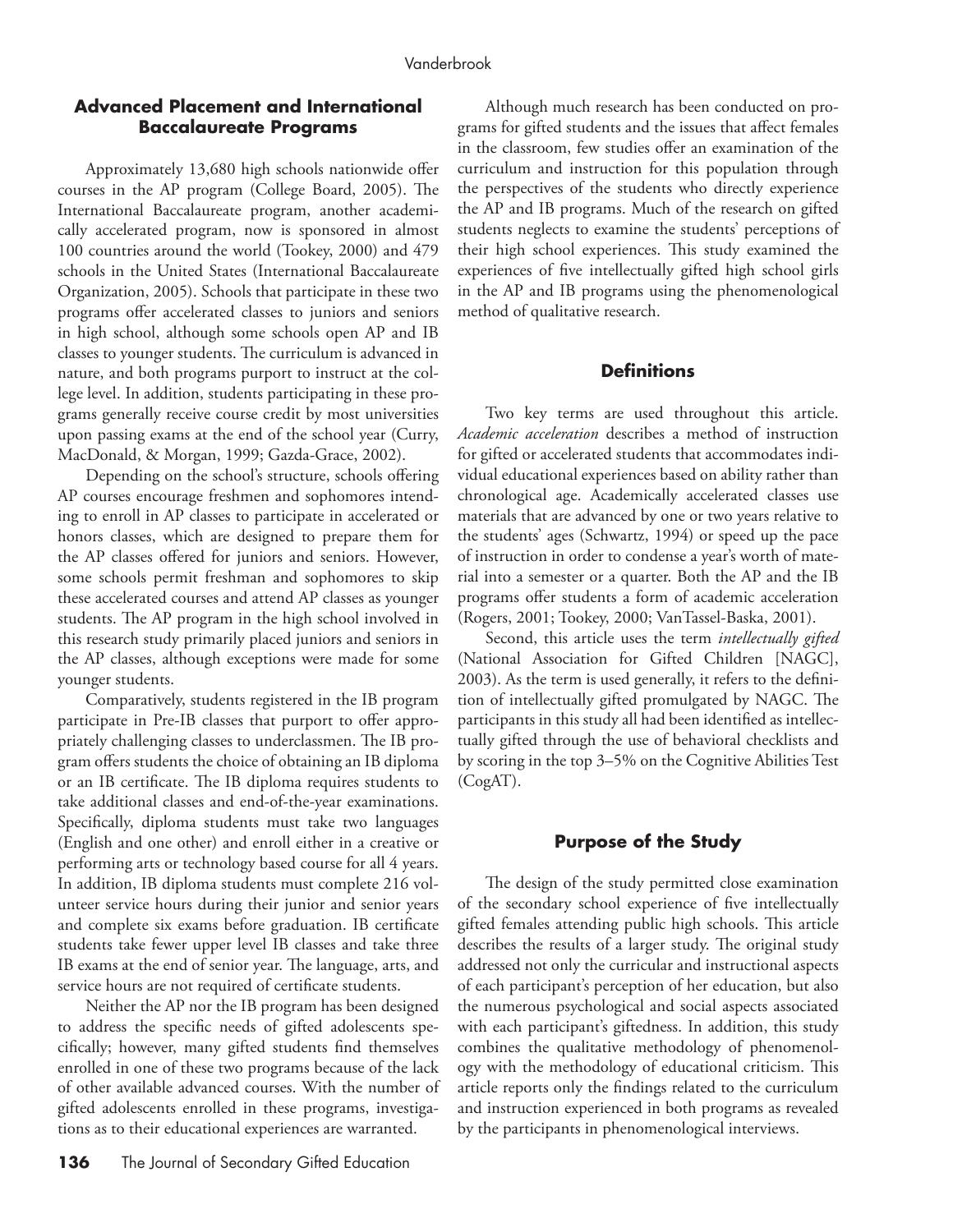# **Method**

#### Phenomenology

The word *phenomenon* means, "to bring to light, to place in brightness, to show itself in itself, the totality of what lies before us in the light of day" (Moustakas, 1994, p. 26). A phenomenology describes the meaning of the lived experience for several individuals about a concept or a phenomenon (Creswell, 1998). This qualitative tradition centers on people's perceptions of their own experiences and interactions with the world (Creswell). Overall, the aim of a phenomenological study is to:

determine what an experience means for the persons who have had the experience and are able to provide a comprehensive description of it. From the individual descriptions general or universal meanings are derived, in other words, the essences or structures of the experience. (Moustakas, p. 13)

The examination of the experience of a phenomenon facilitates the understanding of others' experiences with similar phenomena. This assumption implies that the examination of a phenomenon through the perspective of one and then several participants in a study will provide an understanding of that phenomenon for a larger whole. This understanding of the experience that the participants share is then transferred to other individuals who currently are experiencing, or have experienced, a similar phenomenon.

#### Educational Criticism

The structure of an educational criticism is focused on description, interpretation, evaluation, and thematics (Eisner, 1998). After the researcher describes and interprets her setting, then evaluation and criticism occur. Criticism, as Eliot Eisner has explained it, "provides connoisseurship with a public face" (p. 85). In order to criticize, one must be a connoisseur of the subject. Simply stated, a description evokes images of what is observed so that the reader can render the best understanding possible of the phenomena. Interpretation gives the reader an "account for" the object studied (p. 95). Further, it offers an explanation as to the meaning of the described account. Evaluation places a value judgment on the account and attempts to answer the following questions: "Is this a good thing?" "Should this continue?" This evaluation creates another aspect where connoisseurship and knowledge of the subject play an important role. Finally, through thematics, the researcher closely examines the stories and describes similarities or themes. In this way, the educational critic summarizes and explains the trends that occur in her study (Eisner).

The intent behind both methods of qualitative research, phenomenology and educational criticism, is not to generalize to the greater population. Rather, the goal, as Eisner (1998) stated, is to extrapolate particular situations to analogous situations. Eisner calls this ability "naturalistic generalization" (p. 103), and differentiates this form of generalization from statistical "formal generalization" (p. 103). Statistical studies are based on random samples that, in theory, formally generalize to the greater population of that sample (Eisner). Conversely, in studies of particular cases, sampling is rarely random. However, Eisner argued that people also could learn from nonrandom experiences; what an individual learns in a particular setting (in this case, the experience of five gifted girls in AP and IB courses), becomes awareness when he or she faces a similar setting. Thus, in studies such as this, the process of naturalistic generalization does not serve the same purpose as formal statistical generalization. "The study does not claim that other schools will share identical or even similar features but rather that these are features one might look for in other schools" (Eisner, p. 103). It is within this spirit that this study was conducted.

# Procedure

*Participant Selection.* Data for this study were collected from five participants. In order to identify participants correctly, criterion sampling (Rudestam & Newton, 2001) was used. The criteria for participation required the participants to be identified as intellectually gifted, be enrolled in an AP or IB program, and be female adolescents. Three participants were of European descent, one was of Cuban-Lebanese descent, and one was of Chinese descent. Both IB participants were former junior high students of the researcher's, and all three AP students were former students of a relative of the researcher, who teaches gifted students at the elementary level. The use of former students as participants in this research was primarily motivated by a desire on the researcher's part to interview and observe participants with whom a rapport and level of trust already had been established.

*Phenomenological Interviews.* Data were collected though phenomenological interviews. Unlike interviews for other types of qualitative research, phenomenological interviews are lengthy and in depth. Phenomenological researchers usually conduct a series of three interviews per participant (Seidman, 1998). Because the data in a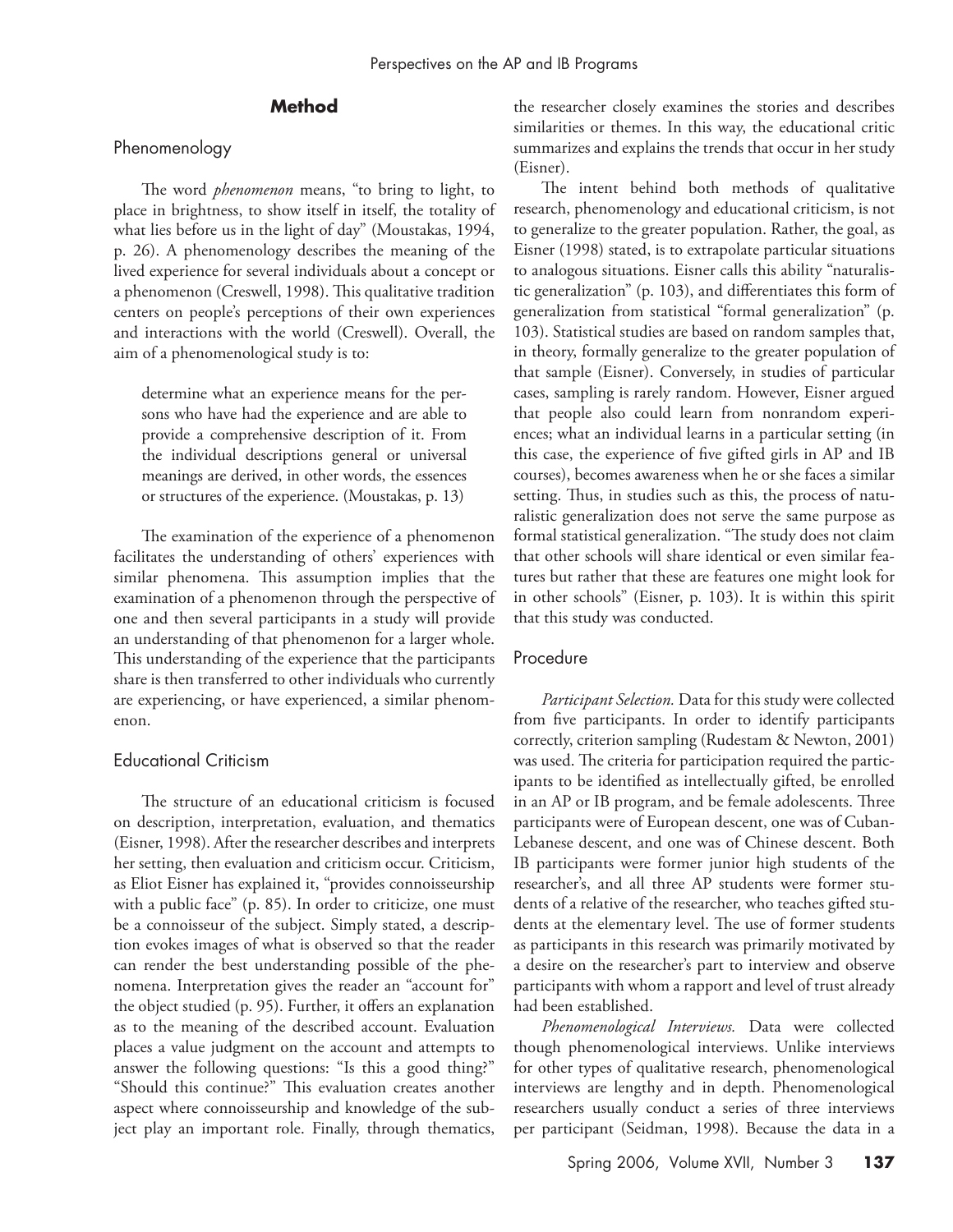phenomenological study is gathered primarily and most importantly through interviews, the researcher develops protocols before each interview and ensures that the questions are written clearly and in a nonleading fashion. Interviews are spaced days apart (Seidman).

In this study, the first interview for each participant focused on reconstructing the participant's educational history through the retelling of early school experiences and self-reflection on those experiences. The second interview focused on the details of the participant's current educational experience, in this case her familiarity with the AP or IB program. The third interview prompted reflection and the creation of meaning from the previous interviews. The questions drew from the emotional and intellectual connections between each participant's experience and her reflection on the impact of those experiences.

The study's three-interview structure was chosen to because it "incorporate[d] features that enhance validity" (Seidman, 1998, p. 17). A three-interview construct places the participants in a context that the researcher and reader can understand (Seidman). Furthermore, the number of interviews and the time that elapses between interview sessions allows for the monitoring of internal consistency, which in this context refers to the similarity of each participant's statements in each interview (Seidman). Finally, each interview was transcribed and member checked.

#### Data Analysis

The research questions that guided the study also guided the development of the codes used in the analysis (Miles & Huberman, 1994). Statements related to the first question (What challenges do gifted girls who enroll in these programs face?), were given the code prefix of CH. From there, subcodes were derived based off of the interviews. For example, a phrase that consisted of a theme indicating a challenge with an intellectual peer was coded CH-P/INT (challenge, peer, intellectual peer). The research questions were used as code prefixes with further subdivisions according to topic. In the end, 82 codes were used to classify the participants' statements made in the interviews.

After the codes were developed, the transcripts were reread once again and statements and phrases carefully were coded and recoded. The codes were noted in the left-hand margin, and the right-hand margin was used to write comments, summaries, or observations about the transcripts (Miles & Huberman, 1994). In addition, a separate notebook was kept in which descriptions or comments that related to the text of the transcript were written. For example, if a participant made a statement

138 The Journal of Secondary Gifted Education

concerning her positive interactions with an instructor, a detailed description of the particular incident observed in the field that supported her statement was recorded in the separate notebook.

Once the coding process for the interviews was completed, each interview transcript was read a final time with close attention paid to the frequency occurrence of particular codes. From this process, the themes for the interviews began to emerge. The same codes were used to analyze the field notes taken during observations.

#### Descriptions of Participants

The participants in the study attended two different schools in separate districts in a large city in the Western United States. The first, Green View High School (names of schools and participants have been changed to maintain anonymity), housed the AP program. Approximately 1,700 students attended the suburban campus of Green View High School at the time of data collection. At this time, Green View's ethnic mix was approximately 68% European American, 23% Hispanic or Latino, 4% African American, and 5% Asian and American Indian. The school graduates between 350–400 students each May (77% of the average senior class). According to the school's Web site, upon graduation most students continue on to postsecondary school. The statistics for the graduating class of 2003 indicated that 91% of the students planned to attend postsecondary education. Green View offered nine AP classes, most of which were core academic subjects such as math and English.

The IB program examined in this study was located at Arlington High School, which first opened in 1939. During the school's first years of operation, it was located at the northern outskirts of the city. Today, however, because of the rapid growth of the metropolitan area, the school now is positioned toward the center of the city. Arlington High School enrolls around 2,470 students each year. Sixtyfive percent of the student population is Hispanic, 19% European American, 8% African American, 4% Native American, and 2% Asian. The graduation rate at the time of data collection was approximately 62%. Statistics on the percentage of students who continue to higher education did not appear on the school's Web site.

IB students at Arlington live in all sections of the city; however, Arlington High School also enrolls non-IB, "traditional students" who live within the district's geographical boundaries. Traditional students may take honors classes, as there are no AP courses offered at Arlington. Thus, the IB program at Arlington essentially constitutes a school-within-a-school (referred to as a magnet school).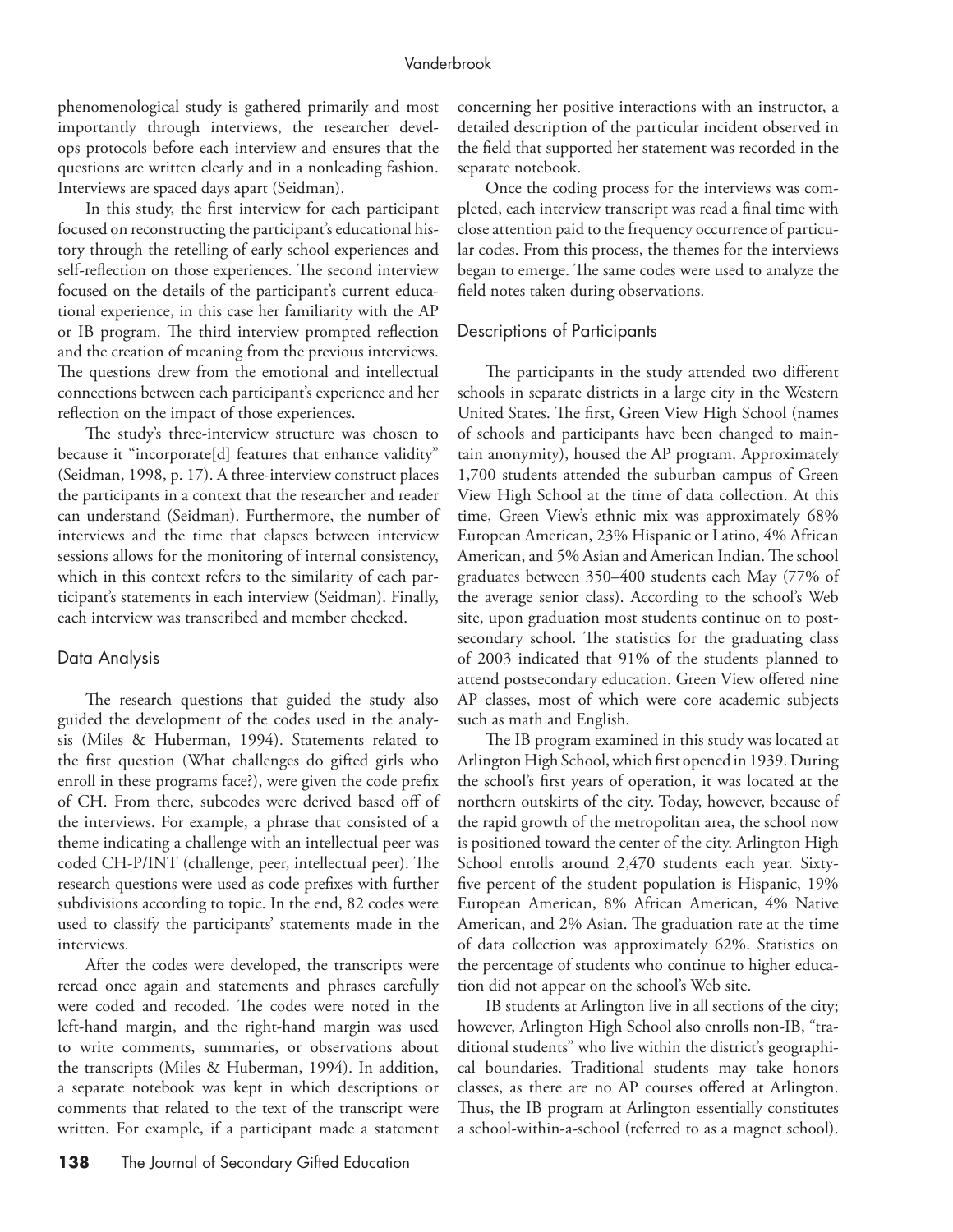For the most part, the students in the IB program enroll in completely separate classes and intermix with the rest of the school population only during lunch, assemblies, and extracurricular activities. Generally, students enrolled in the Arlington IB program spend their entire day only with other IB students.

#### Participants

Kiki, who attended Green View, is of Cuban-Lebanese descent and comes from an upper middle-class household. She was enrolled in most of the traditional academic AP courses during both her junior and senior years. Upon graduating from the eighth grade, she explored the option of attending the IB program at a different school in the city, as well as attending St. Stephen, a private Catholic college-prep school. After visiting and talking with other students at all three schools, she decided to attend Green View because she was confident that it offered her an education as strong as the other schools.

Chloe also comes from an upper middle-class family. She is the daughter of Chinese immigrant parents who came to the United States before Chloe was born. Chloe also attended Green View's AP program. She did not discuss any other plans that she may have had for high school. She enrolled at Green View and decided to enroll in all of the AP classes because, "whatever AP classes I can take, I'm gonna take . . . AP seems like it's above and beyond." Chloe also was extremely motivated to participate in extracurricular activities. For example, she was the senior class president and devoted a class period a day to counseling her peers.

Heidi, the final AP participant who attended Green View, is of Western European descent and from an upper middle-class home. Heidi's demeanor was more reserved than the other two young women. She often sat back and observed her surroundings before deciding to participate. Initially, she attended St. Stephen's Academy, but transferred to Green View at the beginning of her junior year. She said her decision to transfer was motivated by two factors: first, she wanted to be with the peers she had grown up with, and second, she felt that the academic demands of St. Stephen's were too onerous. "My life was not fun." For these reasons, she transferred to Green View, enrolled in AP classes, and met up with her intellectual peers from elementary and junior high school. She did not regret her decision to transfer schools.

Both of the IB participants were of Western European descent and came from families in the lower middle-class economic bracket. Bethany was a senior during the study and graduated with an IB diploma. The other IB participant, Julie, was a junior and was working towards obtaining the IB certificate. Neither Bethany nor Julie considered enrolling in any program other than the IB program at Arlington. Both girls lived outside Arlington's boundaries for standard enrollment and, therefore, would have attended another high school if they had not enrolled in the IB program at Arlington.

# **Thematic Findings**

In an effort to understand the participants' experiences in the AP and IB programs, the study undertook to report the curricular successes experienced by the participants. Therefore, the following research questions guided the study: (a) What challenges did the intellectually gifted females encounter in the AP and IB programs? and (b) What were the experiences of intellectually gifted females who enrolled, and remain enrolled, in AP and IB programs?

All of the participants encountered challenges with the AP or IB curriculum. Aside from challenging experiences with the curriculum, all of the young women discussed experiencing additional challenges that were affective in nature. Second, the participants, in discussing both their past and present educational experiences, identified the extraordinary influence of teachers on their educational experiences and on their lives. Third, the participants in the study identified specific needs that they believed the programs successfully satisfied, which primarily involved affective needs such as academic and emotional support from their AP or IB teachers and their intellectual peers. However, several participants identified the lack of career and social/emotional counseling received in either program as problematic. The emergent themes summarize only these participants' experiences and do not generalize to all gifted females in AP or IB programs; rather, these experiences suggest themes for others to consider when examining this population.

#### Challenges

When asked to identify the most challenging experiences encountered with either AP or IB curriculum, the participants responded with an interpretation of the word *challenge* connoting a particular skill or subject in which they struggled to find immediate success. For example, Kiki used the term challenge in the context of the time she spent comprehending and analyzing literature as compared to the time required for her to reason through math problems. Kiki attributed the challenges she experienced to the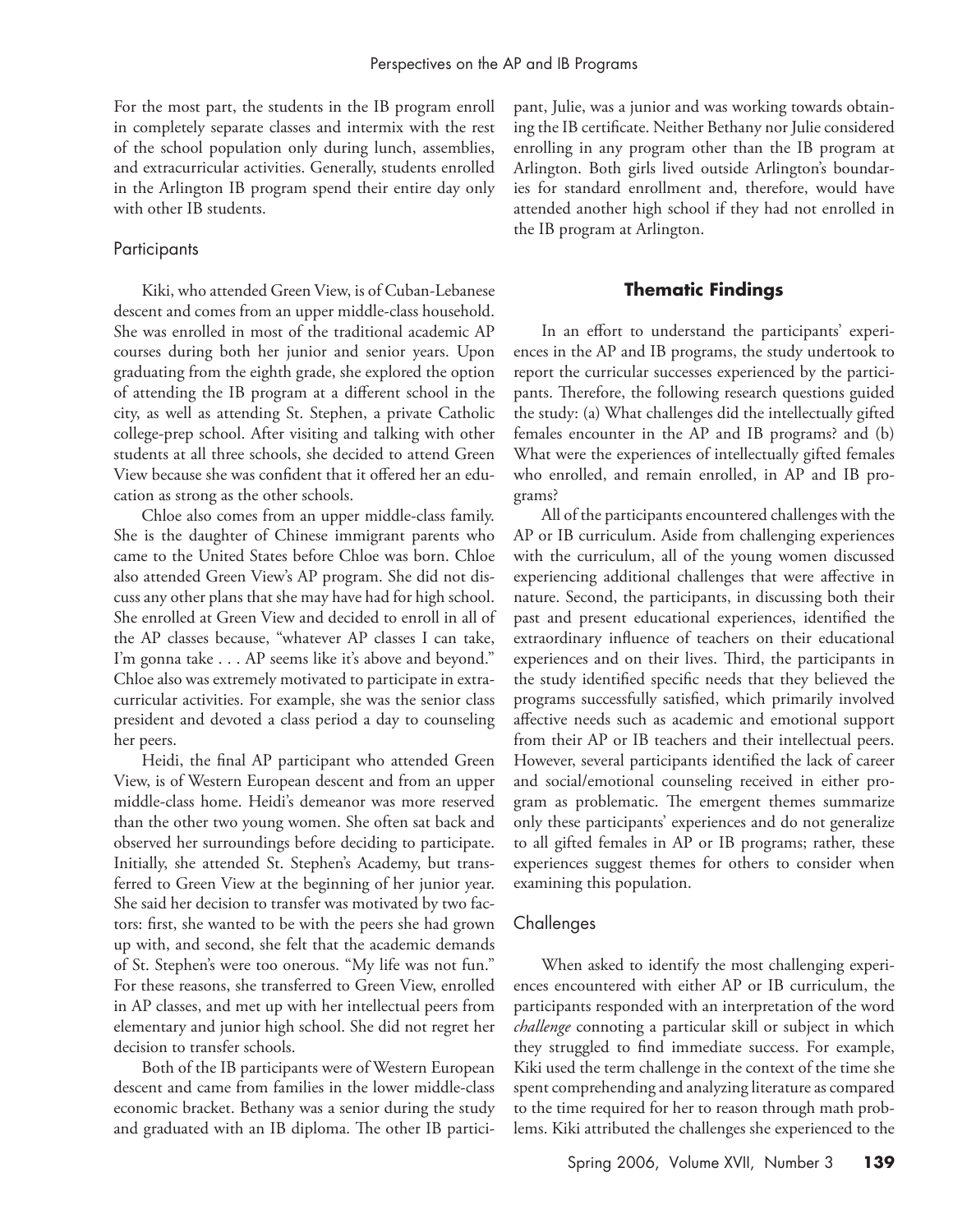inadequate curriculum and instruction of her previous high school English classes, which she believed did not prepare her for the later AP high school classes, or for college. In contrast, Bethany and Julie, both IB participants, continually used the term challenge in the context of not understanding a particular concept. For both IB participants, science classes posed a particular challenge (again, because of lack of instruction in previous schooling). In describing her experience in first-year IB Physics class, Bethany stated, "I didn't understand force. I didn't understand magnitude. I didn't understand (pause) it was really, really hard." Julie said that she encountered a similar experience in chemistry class. Julie felt that she never caught up with the course material she missed because of an illness. All three AP girls attributed challenge with regard to the curriculum as difficulty in mastering the subject matter quickly.

One AP participant, Chloe, described the challenges she experienced in the context of grades (the other participants also, but to a lesser extent, discussed challenges in relation to grades). Chloe described the class in which she did not earn an "A" as one of her most challenging courses. In fact, she said that she almost received an "A" in that course, but that the teacher would not round the grade up (she had an 89.6%). Instead, she earned a "B" both semesters and developed great admiration for this teacher. As a result, this AP United States History course was the course she "really wanted to overcome and be victorious in." She later added, "It was just a privilege to be in a class like that."

A few of the participants found time management and the transition from easy courses to more difficult courses as the main challenge they experienced embedded in the AP or IB curriculum. All of the young women commented that, up until their junior and senior years, they experienced an easy time in school. Therefore, when the AP and IB programs began their junior year, it was difficult for them to adjust to the increased amount of work, as well as the increased difficulty. The participants found it difficult to go from doing little work to doing more.

Interestingly, Heidi left St. Stephen, a private school she attended her freshman and sophomore years, to transfer to the AP program at Green View for her last two years of high school, and her experience with the workload was the opposite of the other participants. She went from doing more work to doing less. Heidi said that the AP curriculum was not as difficult as the curriculum she experienced during her first two years of high school. "At Green View, it is easier in the honors programs, but I've fallen to the occasion."

Aside from grades and workload, the participants rarely discussed other forms of academic or intellectual

challenges. Rather than indicating that the content in the curriculum challenged their thinking or understandings, most participants expressed that they experienced difficulty finding the time to complete their homework. For example, the IB students frequently remarked on the volume of work required. All participants spoke of the difficult transition from doing little work to doing more work; however, notably, these participants did not indicate that the work became more substantively challenging. Further, rather than describing the curriculum as difficult, the participants more often described any difficulty encountered stemming from their own weakness or from too much work. For example, participants spoke of not comprehending material in science classes, experiencing difficulty with advanced comprehension and analytical skills, or not being able to obtain an "A" grade. In all of these cases, the challenge was personal and seldom curriculum specific.

Three of the participants mentioned specifically that the year-end tests required in both the AP and IB programs presented a considerable challenge. For example, one AP participant said that she found it difficult to memorize all of the material necessary in order to pass the AP exams. Also, both IB participants indicated that they struggled with the comprehensive IB exams, but again, in discussing these challenges, the IB participants focused on the challenge of memorizing the content, not in comprehending the material.

The girls rarely described encountering challenges with the curriculum that focused on improving the participants' abilities, such as pushing student thinking and developing potential. When asked directly if she experienced academically difficult curriculum in her classes, one participant replied, "Academically difficult? Well, (pause) no."

#### The Influence of Teachers

It is well documented in the literature that teachers have the ability to impact the lives of their students' (Coleman & Cross, 2001; Croft, 2003; Lindsey, 1980; Wright, Horn, & Sanders, 1997). A study conducted by Wright et al. suggests that student achievement is directly connected with the quality of teachers. For this reason, administrators and parents strive to ensure the presence of effective teachers.

Three participants discussed their experiences with teachers they identified as outstanding instructors. The participants expressed the importance of having teachers with expertise in the subject area(s) taught. In addition, the girls said that outstanding teachers possess overall intelligence, passion for their subject, and passion for teaching. According to the participants, outstanding teachers also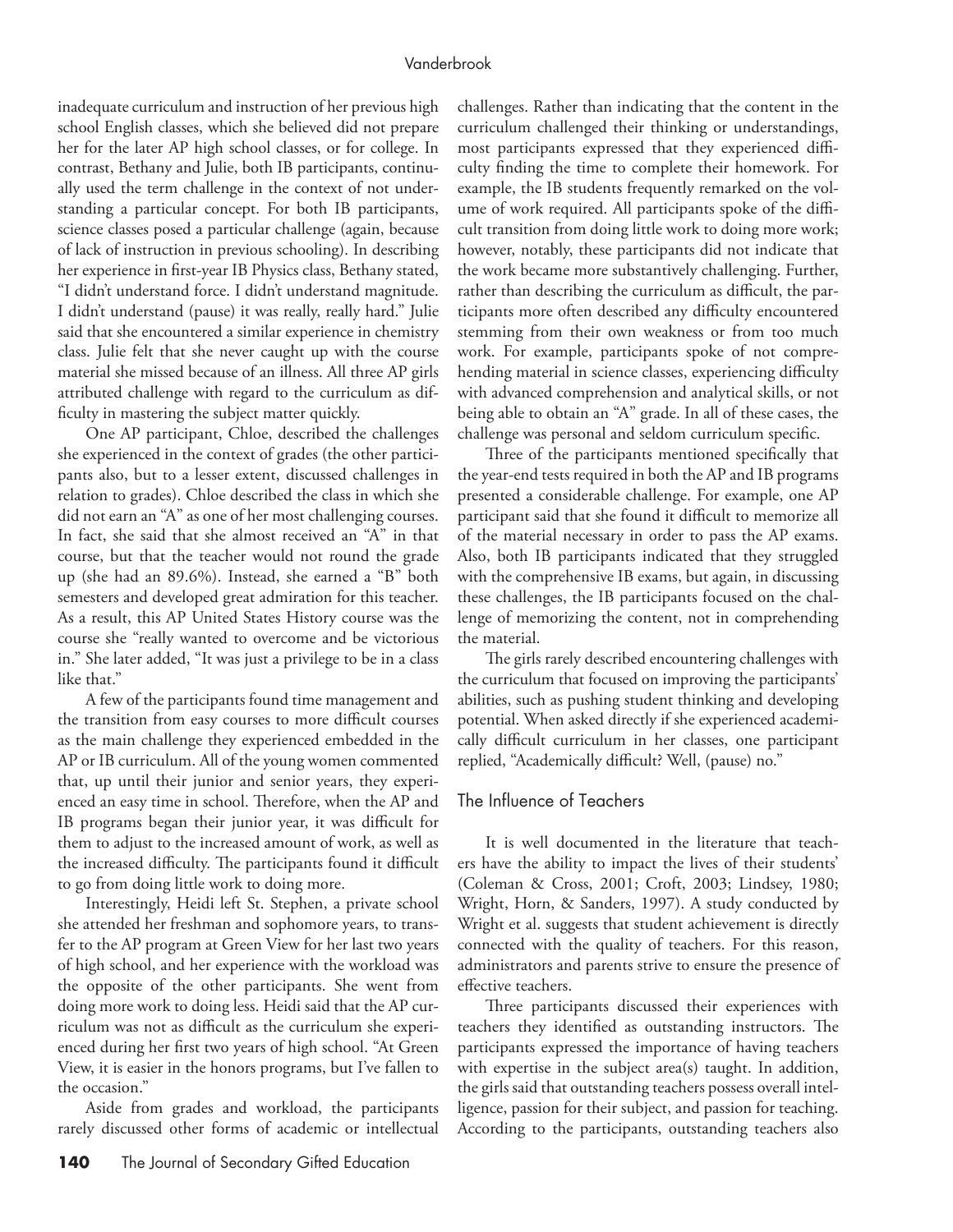use humor in the classroom. In addition, the participants expressed the importance of personal and emotional connections with their teachers.

Notably, the teachers with whom the students most identified exhibited characteristics similar to the characteristics the students possessed (or at least aspired to possess). When a personal connection between the girls and their teachers existed, the educational experience, as reported by the participants, was highly positive and proactive. Interestingly, the participants repeatedly identified the same teachers as excellent. At Green View, four teachers continually were mentioned as outstanding: the AP United States History, AP Calculus, AP Government, and AP Biology teachers. All three AP participants spent extra time describing the teaching style and personal characteristics of these particular teachers.

The teachers identified as most exceptional by the participants recognized their students' intelligence and taught at an advanced level. In addition, these teachers showed respect for their students and welcomed ideas that challenged their own ways of thinking. Further, these teachers demonstrated passion, intellectual excitement, and an appreciation of humor, traits that teachers shared with their students. Finally, all four teachers knew that these women needed more than just academic support; these teachers knew that the participants needed understanding and acceptance. These four teachers served as role models for the type of adults their students hoped to become.

He is a great teacher because he . . . treats us like mature adults like I think we should be treated . . . he will not stop until he has proven the equation six or seven ways so that everyone understands it. He wants to click with every single student in that class . . . he is a great mentor and role model. I really look up to him because he has the most respected position in the school, he is just a real well-rounded person too. . . . I think he is a genius. We, as AP students, like that because you want to impress this teacher because the other teachers don't really have much to offer. . . . I regard him as a really experienced, competent, really qualified teacher. So, from that it makes me really want to be in class, [pause] be there as a good student, for him.

# When Needs Are Not Met

Although the participants in the study encountered great teachers, they also encountered ineffective teachers. For two of the AP participants, their experience with

what they considered an ineffective teacher occurred in AP English. Both Kiki and Chloe believed that their AP English teacher did not understand the proper level of instruction needed to pass the AP exam. Specifically, the girls complained that the teacher gave them "busywork," such as worksheets that presented little difficulty. After the class read novels and plays, in lieu of having class discussions, this teacher often would show the movie rendition of the literature. This frustrated both girls because they perceived that valuable discussion time for analysis was being used to watch movies. Both Kiki and Chloe knew they needed to prepare and practice for the exam at the end of the year (as they were doing in their other AP classes). Kiki and Chloe said that they both mentioned to their AP English teacher that they believed they needed to prepare for the AP exam by taking practice essay and multiple-choice tests. According to the girls, their concerns were met with a tepid response. Frankly, the girls were uncomfortable with the level of knowledge possessed by this AP English teacher. Both participants said that the teacher relied on material found on the Internet to obtain insight into the works of literature they read in class. In short, they did not believe the teacher knew or had passion for the material.

These two participants struggled all year with this teacher, and near the beginning of the second semester (when my interviews with them occurred), both girls reported that they essentially had shut down and refused to participate in class. During one interview, Chloe stated:

Well, they say the opposite of love is indifference . . . . AP English has been a hurdle in that way . . . . [I] want to be a consistent student in all of my classes. But that class, I just really put up a wall. And it's never too late; I could start now, like putting my mind into the class. But then again, I've tried. I know that. And I'm just so against settling for less, but that's what I think I've done. So I'm a huge hypocrite in that class. I'm just indifferent about that class. I could care less about that class.

The contrast between their experiences with the AP English course and their experiences with their other AP classes highlights, in part, the overwhelming influence teachers have on the success of these specific gifted girls in a particular course.

The other participants in the study also encountered similar experiences with teachers, thus providing additional evidence of the influence of specific teachers. Bethany, an IB participant, experienced confrontational relationships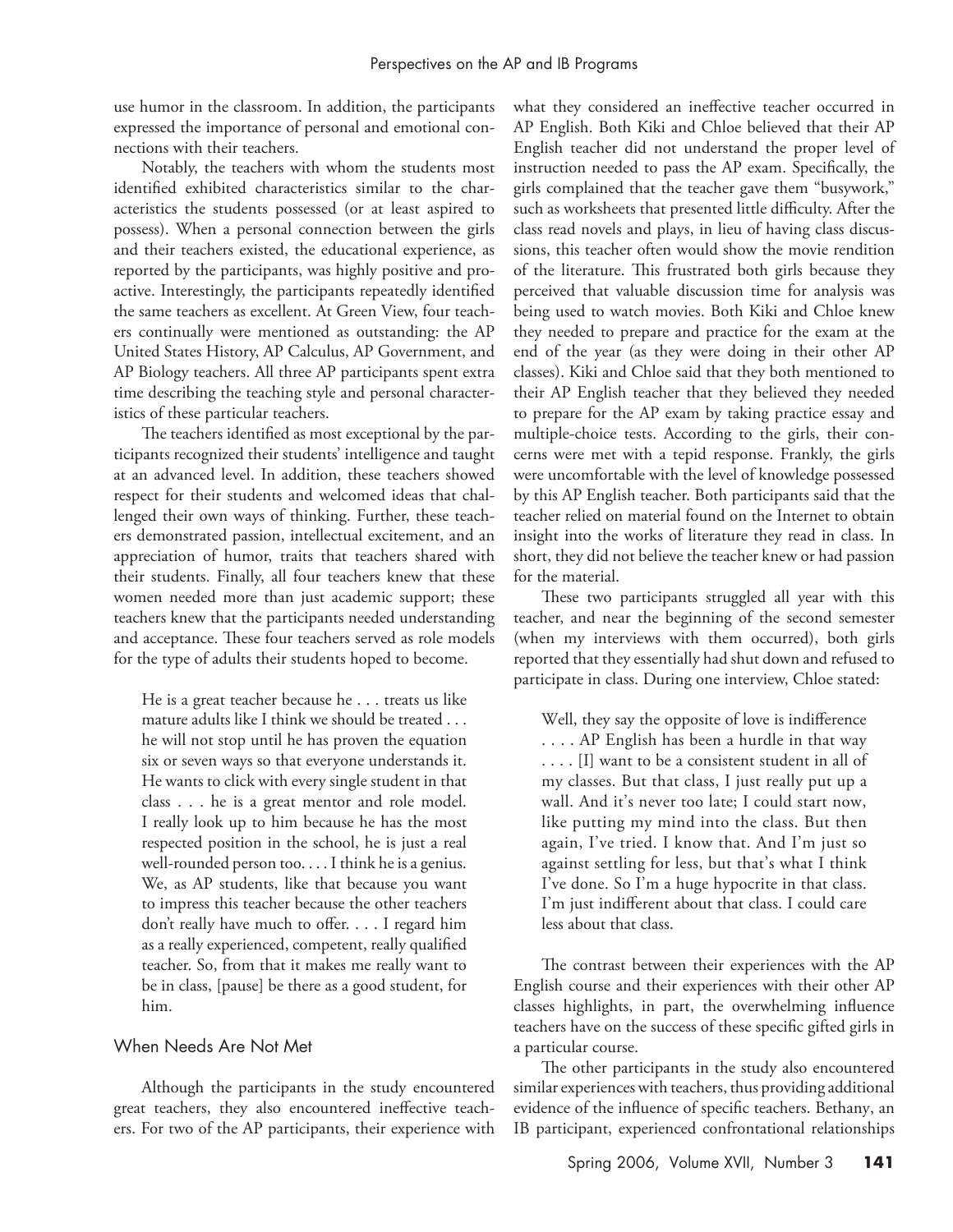with some of her instructors in the IB program because of what she believed were unfair policies. Bethany stated that, generally, after she determined that a teacher was "working against her," she would conclude that no point existed in trying to work on her relationship with the teacher. She said that she developed few personal relationships with her IB teachers and, in fact, she names only one teacher whom she believed was "excellent."

According to Bethany, her IB History teacher knew everything about history, "more than you can ever imagine . . . he actually becomes part of it, which is pretty cool." She said that she never saw him look at notes, and she specifically was impressed when he told the students that if he ever was unprepared for class they should tell him and he would quit.

She described this particular teacher as being "so passionate about history." His passion and love for the subject was evident not only in his extensive knowledge about history, but also in the manner in which he explained history and its implications on current events. That passion was catching, and Bethany responded to his obvious love for history. "I never wanted to go to history until this year. He is so passionate about what he is talking about and he makes me want to know [what] happened and how people felt about it." Similar to the other participants in this study, she felt that a teacher's excitement transfers to students, causing them not only see the value in the subject but also to become motivated to learn with similar fervor.

This passion, along with this teacher's dry sense of humor, pulled this participant into his world, and in doing so, invited her to love history. She said that she always would remember his class and the material she learned. "How he taught was different from anything I [had] ever experienced, and I'll probably always remember that."

 The second IB participant, Julie, also felt disconnected from her teachers in the IB program, although not as strongly. Julie appeared to assume that her teachers could always be worse. For example, she described that some of her former elementary and junior high school teachers were "difficult [to work with]," which she interpreted and internalized as those teachers not liking her. This participant perceived that these teachers disapproved of her attendance in gifted pull-out classes. She said that these teachers would not work with her to ensure that she did not fall behind with the class work she missed while attending the gifted pull-out classes. She believed that some of her teachers penalized her because she was "smart." Because of her prior experiences, this participant appeared pleased with the teachers in the IB program who

142 The Journal of Secondary Gifted Education

appreciated her intelligence, even if she experienced little personal connection with them.

This study cannot and does not intend to draw a direct correlation between the girls' relationships with their teachers and their personal academic achievement in school. However, the participants' positive and negative experiences with their teachers did appear to overlap with their overall opinion of their experiences in the respective programs and individual classes. For example, one participant stated that she was not sufficiently challenged intellectually by the curriculum of some of the AP courses; however, she also spoke with great admiration and enthusiasm for most of the teachers of these same courses. Another participant said that she could not imagine completing her AP courses successfully without the support of her teachers. The IB participant who professed to have no time for relationships with teachers remembered favorite elementary and junior high school teachers fondly and almost wistfully. In fact, she works very hard at maintaining her connections with her former teachers. Thus, in many ways, positive relationships with and student admiration for teachers did impact the success of these gifted girls in individual classes.

If effective teachers provided motivation and support, teachers also had the power to create roadblocks for these gifted girls. This was demonstrated by the experience reported with the AP English teacher. Both Kiki and Chloe believed that a succession of low-level "accelerated" English classes and unqualified teachers left them with unsatisfactory training in the interpretation of literature and the ability to write effectively. Most likely, both girls' abilities in interpretation and writing remained at or above grade level, but both girls perceived that they had fallen behind as a result of their current and previous English teachers. Both girls suffered from low self-esteem in English and were convinced that their college peers would look down on them for what they perceived as low skills in English literature. They also worried about their performance on the AP English exam. The participants demonstrated frustration and anger for not receiving what they believed all students had a right to: knowledgeable and qualified teachers who provided a quality education that continuously met their individual needs and expectations.

#### Strong Alliances With Intellectual Peers

In addition to the personal role that teachers served in the experiences of the participants in the AP and IB programs, the participants in this study also identified their relationships with their peers as an important element of their experience in both programs. The intensity of these peer relationships differed according to the individual par-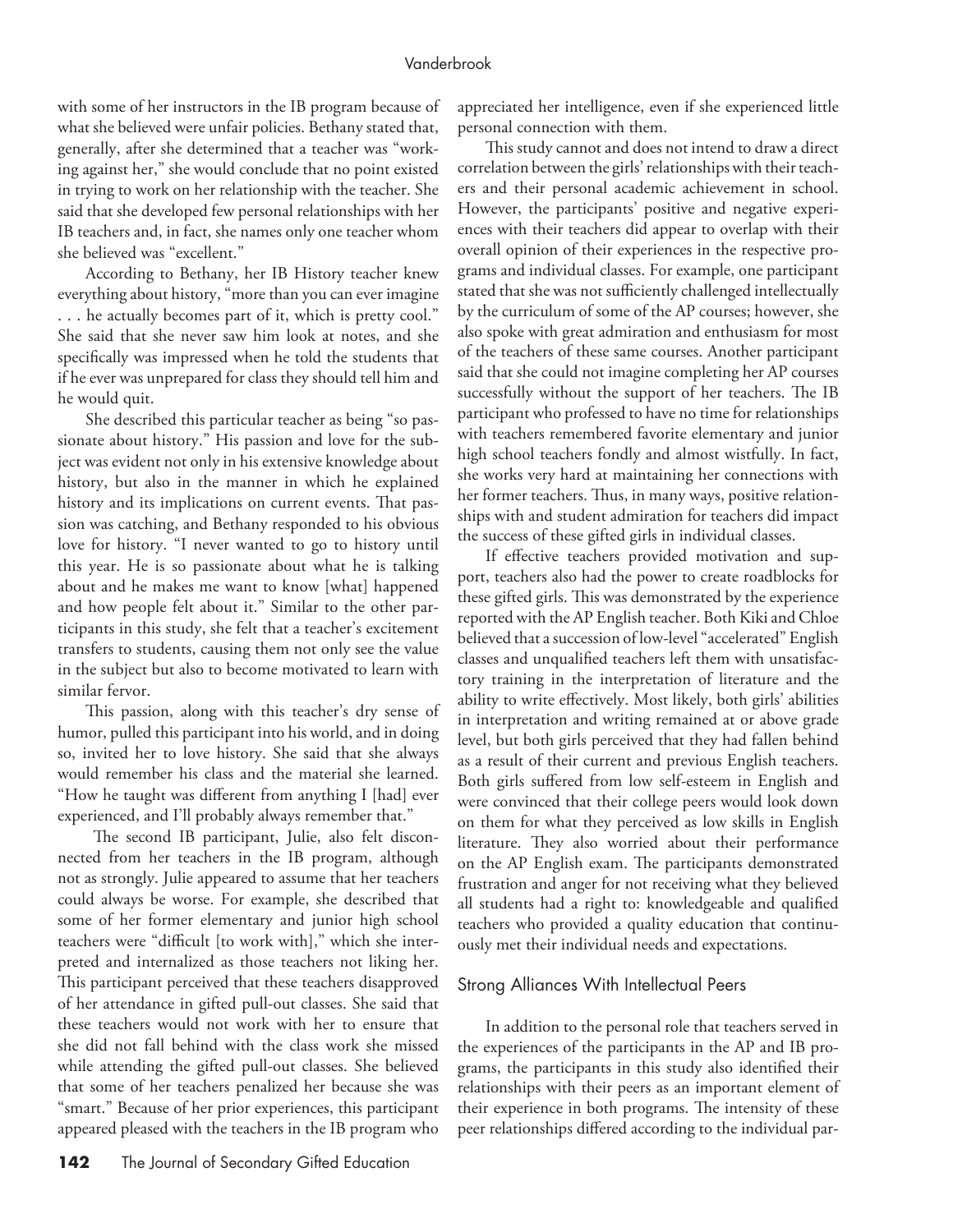ticipant, but the overall importance that the participants placed on the support of their peers highlights another affective experience of the programs.

All participants cited their peers as a source of both academic and emotional support. Academically, their peers aided the participants in various ways. The participants involved in the AP program frequently spoke of the usefulness of study groups. Study groups seemed to form in each AP class and encompassed various numbers of students and sometimes the entire class. The groups not only helped solidify student learning through discussion, review, and the teaching of each other, but the groups also provided a vehicle in which these students socialized with one another. The atmosphere in these peer study groups was very attractive to the three AP participants. The study groups were particularly important to these participants because they served as a mechanism of social acceptance for each participant.

The importance of social acceptance and peer support for these participants is perhaps best exemplified by Heidi's experience at St. Stephen, compared to her experience at Green View in the AP program. Heidi started high school at St. Stephen, a single-sex Catholic high school, and she encountered what she believed was an academically competitive environment lacking peer support. She transferred to Green View in order to move to an environment of social support and acceptance. She explained that the environment at Green View was exactly what she was looking for when she decided to transfer schools. Although she described the work at Green View as less academically rigorous, she found the spirit of cooperation between students and the peer support by the study groups as mitigating in favor of the AP program. In short, Heidi elected a less-challenging yet more supportive environment instead of a more rigorous but less-supportive educational experience.

Although the IB participants did not mention the existence of formal peer support systems, such as the creation of study groups, both participants emphasized the important role that peers played in providing support in the IB program. Bethany specifically mentioned that she often went to the library to study for her classes with a group of friends; Julie said that if she did not understand something she would ask her peers for help. Particularly in the IB program, the participants expressed that the IB students felt as if they were going through a shared experience that was different and apart from the experience of the other students attending Arlington High School. As a result of this collective experience, the IB students relied on one another and drew support from each other.

In addition to academic support, both the participants in the AP and IB programs also relied on their peers for emotional support. The five girls mentioned that their peers uniquely understood the stresses and pressures that accompanied these programs. The idea that the girls and their peers in each program were "in it together," and collectively experienced success and failure was prevalent in both programs. Although the IB participants emotionally did not experience the same close community that the AP participants enjoyed, the IB participants still reported that peers remained important to them. As Bethany stated aptly, "when you feel like you're alone in a boat to Hell, you know there's like 20 other people that feel that same way. If you talk about it that makes it easier."

In addition to peer support, all participants spoke about the importance of spending time with their intellectual peers. Although the AP program was not a schoolwithin-a-school like the IB program at Arlington, the AP girls in this study enrolled in classes with almost identical schedules. Therefore, they spent most of their days with their intellectual peers. The girls reported that they enjoyed learning with people who were comparably intelligent. "We have a similar mentality that we can handle work that we've never seen before. . . . I just feel better being with peers that are of a certain level of thinking and I appreciate that."

One IB participant, Julie, historically had experienced a difficult time relating to peers; however, the IB program afforded exposure to intellectual peers who accepted and appreciated her. She felt safe in the IB program because she was one of many "smart kids," and therefore, not as clear of a target for ridicule.

In fact, being one of many intellectually gifted students affected all of the participants in many ways. The participants all commented that at some point they realized they were not the only gifted students in the AP and IB programs and that other people existed who knew as much, if not more, than they did. Chloe discussed how she felt "humbled" around her intellectual peers because of her awareness that they were just as able intellectually. Similarly, Julie discussed her feelings of frustration as she watched some of her peers understanding with ease concepts that she found difficult. However, feelings of envy appeared to come second to the admiration and respect these girls said they felt when speaking of their AP and IB classmates.

Finally, intellectual peers also acted as a gauge for the participants in the study. Chloe looked to her peers' accomplishments in gauging her success. Specifically, she participated in a fundraising event and also decided to begin a tutoring program for elementary school students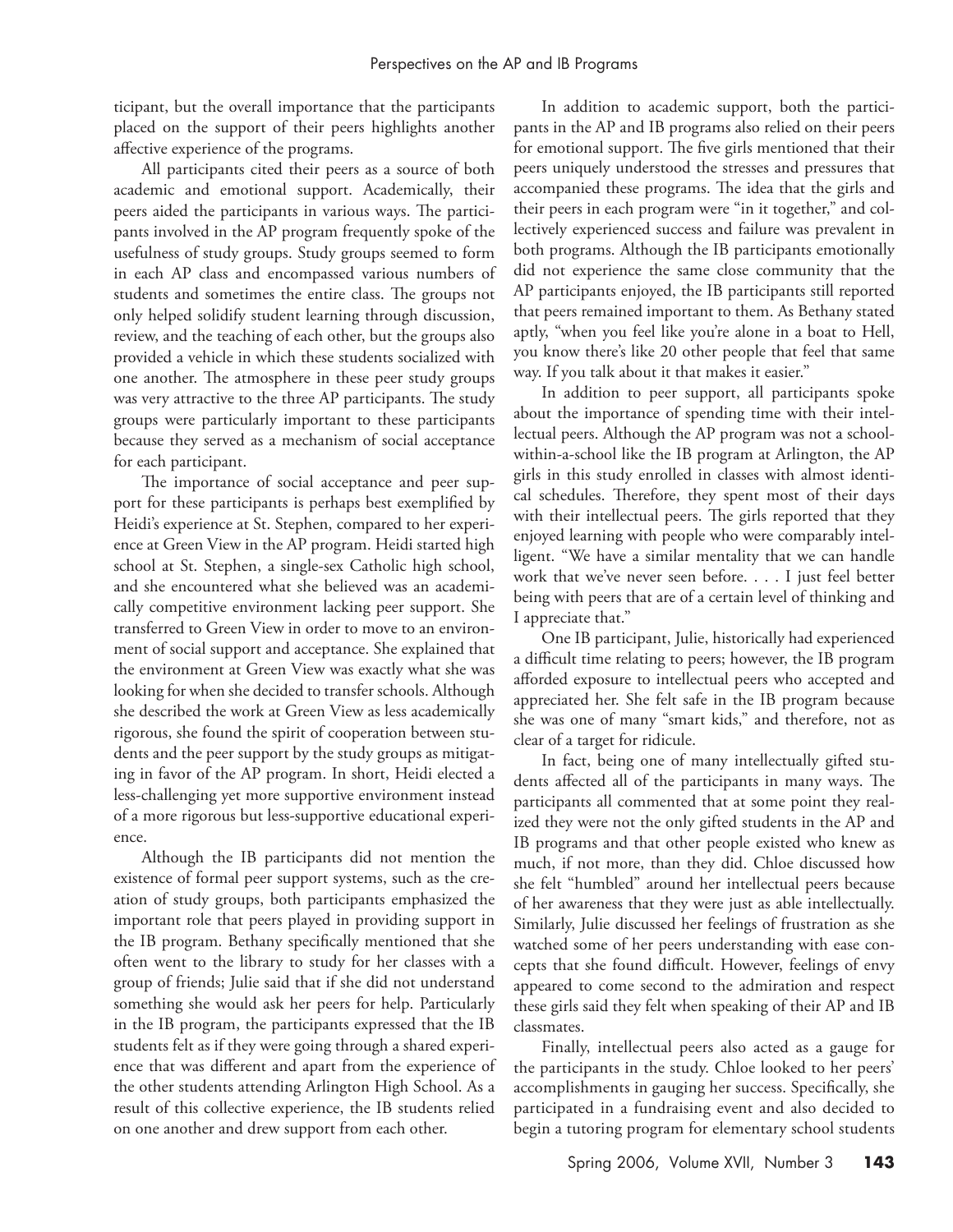in part to distinguish herself from her peers' extracurricular activities. Heidi looked to her intellectual peers to act as better influences on her than some of her peers had in the past. All of the girls seemed to expect their peers to push them to achieve and act as examples. Most likely, these same peers looked to the participants for similar support.

# Lack of Guidance

Despite the success of the AP and IB programs in providing, for the most part, excellent instruction and an environment that promoted healthy peer relations, the absence of counseling services extending beyond guidance for college remains disconcerting. With the exception of one student, the contact and quality of the time the participants reported having with guidance counselors was low. The participants reported that they interacted with counselors rarely and when they did, the primary purpose was to discuss college applications. None of the students discussed their future ideas for careers with their counselors or discussed how any of their current classes impacted their future plans. Even if the counselors had asked the participants about their lives, it is doubtful that the participants would have responded with honest answers because they felt disconnected from their school counselors. Four of the five students indicated they had a distant relationship with their counselor.

During one interview, Julie, an IB participant, described an incident involving her counselor's advice to stop the pursuit of an IB diploma. Because the school cancelled the advanced economics class necessary for Julie to remain eligible to take the IB economics exam, she could not take the IB economics test, and therefore, could not meet the IB diploma graduation requirements unless she overloaded another subject in order to take the IB test in that new subject. Her counselor indicated that he did not think she was capable of overloading and should instead stop pursuing an IB diploma and graduate with the IB certificate. She walked out of his office that day with the clear message that her counselor did not want to take the time to work with her in order to help her obtain her goal of earning the IB diploma. Instead, she reported that he said that it was "too hard," and sent her away with an even worse message, that she was incapable of achieving her goal. When recounting the story in our interview, Julie had not fully understood what transpired and why it would be "too hard' for her to continue pursuing the IB diploma.

With the exception of Chloe's positive experience with her counselor and an instance when Bethany's counselor called her in to intervene with a worrisome grade, the

counselors at these two schools did not address the participants' emotional needs and did not provide career advice. Aside from providing basic support in college applications and some advice on classes, the participants reported that they had no conversations with their counselors regarding their present or future lives. This lack of attention and support is one of the reasons why gifted girls have a difficult time planning for their future (Reis, 1998; Shoffner & Newsome, 2001). In fact, when asked about the future, none of the participants had very clearly defined plans. Two of the participants said that they were planning to major in business in college and eventually wanted to work in international business. Two other participants had multiple interests and mentioned many career options, all vastly different from each other. The final participant shared that she had no career direction at all. In short, none of the participants in this study had clearly defined career goals and all reported that although their teachers and counselors helped them set goals for attending college, these important individuals did not give feedback or participate in conversations about future careers.

Researchers have agreed that a counseling component that addresses emotional, academic, and career counseling should exist for gifted students (Fisher, 1981; Kerr, 1996; Moon, 2002; Shoffner & Newsome, 2001; Tuttle & Becker, 1980; Woolcock, 1962). The guidance counselors who were in the prime position to discuss these important topics with the participants of this study did not do so.

The lack of comprehensive counseling in these schools is not surprising. Neither the AP nor the IB program is designed or intended for gifted students. Further, the programs are not designed or intended for the development of a mentoring program or the development or improvement of counseling programs. The emotional support and career support of students are not expressed aims of either program. Rather, the curricula of both programs focus, in one case exclusively and in the other case primarily, on the preparation of students for the end-of-the-year exams and college enrollment.

# **Discussion and Recommendations**

# Curriculum and Instruction

According to the participants in this study, both the AP and IB programs offered advanced curriculum, which most participants found appropriately challenging. The participants did not always believe they were challenged in every class, and in some aspects of the programs, the participants felt insufficiently challenged both academically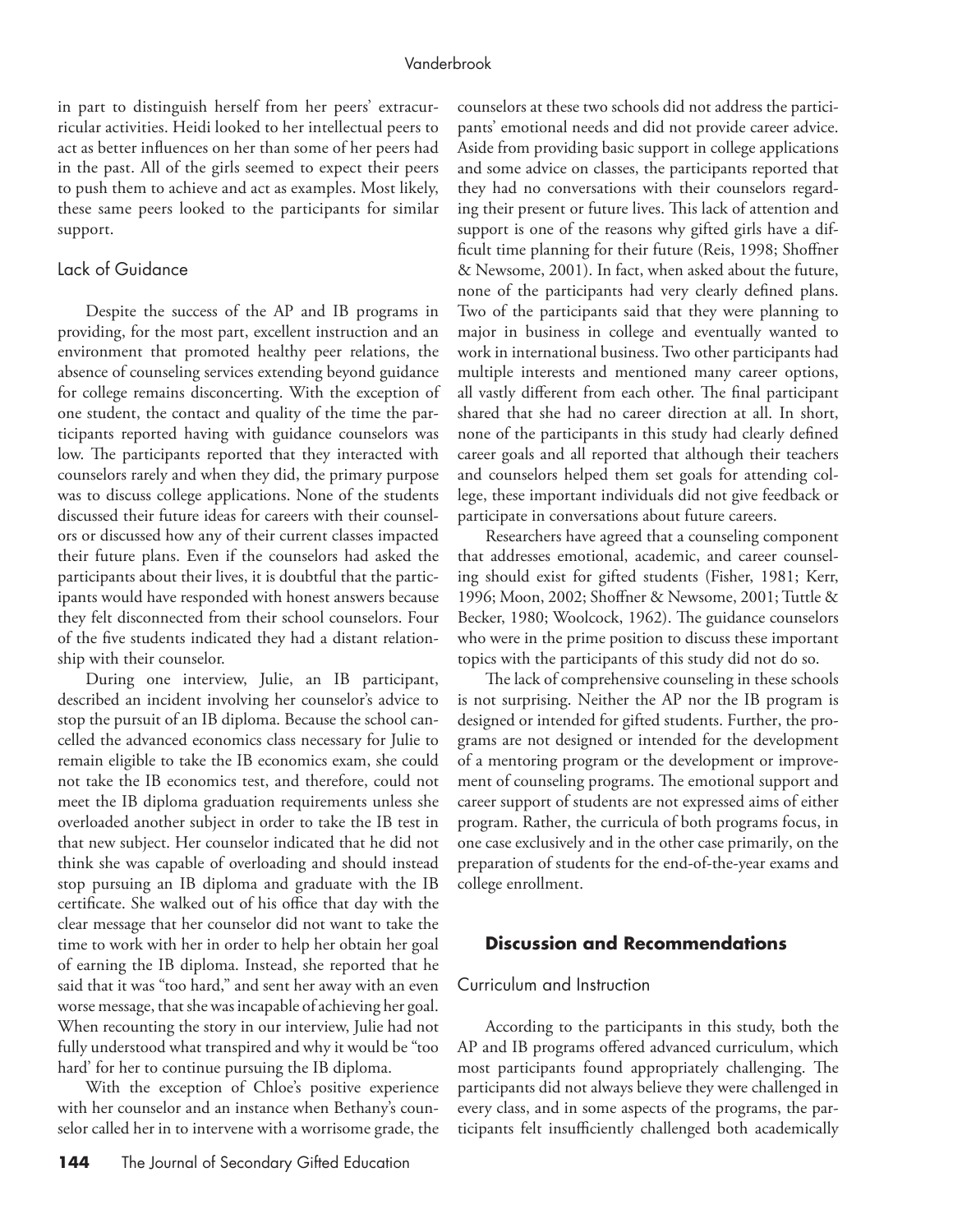and intellectually (most often through "busy work" or through the repetition of concepts the participants already knew). Interestingly, most of the girls' feelings and beliefs about their classes were not tied to the AP or IB programs' curriculum, but rather to the teachers of these classes.

For this reason, teacher training in gifted and talented education is necessary for all instructors in the AP and IB programs. Despite the amount of gifted students enrolled in the AP and IB programs, neither program encourages teachers to participate in professional development in gifted education. Implementing teacher training or encouraging teachers to take graduate-level classes that focus on the development specific to gifted students' abilities and instructional strategies that support gifted students will greatly empower AP and IB teachers in helping them differentiate curricula for their gifted learners.

Further, AP and IB teachers should practice specific teaching strategies for gifted students. Formal training, through NAGC-approved university coursework or staff development provided by the district, should be required for all teachers of AP and IB courses. Preferably, these teachers should be endorsed or certified in gifted education. The IB program especially, with its centralized control and worldwide uniformity, already possesses the network to mandate and incorporate training for and responsiveness to the needs of gifted learners. The AP program also could encourage school districts to implement similar guidelines for teachers of AP courses. Training in gifted education also could be incorporated into the already existing training for AP and IB teachers.

After the AP and IB instructors become proficient in the instruction of gifted students through educational programs, these instructors should be given the flexibility to adjust the AP and IB curricula in order to meet the needs of particular students. For example, instructors could modify the curriculum by adjusting pacing for students and by incorporating independent studies (the length of which would be determined in collaboration between the teacher and the student). Adding flexibility to the curriculum and increasing the awareness of the professional characteristics and behaviors of the outstanding teachers also will assist nongifted, high-achieving students enrolled in these classes.

#### Counseling

Researchers and advocates in gifted education long have advised that a counseling component should exist in any program supporting gifted learners (Fisher, 1981; Kerr, 1996; Moon, 2002; Tuttle & Becker, 1980; Woolcock, 1962). Counseling programs can support gifted students

in numerous ways including intervening in underachievement and perfectionism, teaching students to deal with peers, and supporting special population subgroups (Moon). One participant who was referred to a school counselor in elementary school in relation to her problems with bullies reported that she was told by her counselor to "ignore" bullying by her peers. Perhaps this counselor did not know how to handle the situation or perceived no need to address the issue because this participant was being teased for the fact that she was smart. Whatever the reason for the inaction, this participant's experience with the counseling program at her school was ineffective. Counselors should serve a complementary role to teachers in encouraging success and in monitoring for problems and providing emotional support for gifted students.

 The literature clearly shows that through the combination of asynchronous development, heightened emotional sensitivity, and advanced moral reasoning and information processing the gifted adolescent is driven towards the desire for identity, intimacy, and achievement at a faster rate than an average adolescent of average ability (Shoffner & Newsome, 2001). Teachers and counselors must support these needs. Because of the large population of gifted learners in the AP and IB programs, a strong need exists to integrate both counseling (emotional and career) and mentoring programs into the AP and IB programs.

Early career counseling is recommended specifically by Sally Reis (1998). As observed in her study on adolescent girls, many adolescent girls do not know the breadth or depth of education needed for the chosen profession or the amount of money necessary to finance that education. To address this issue, a mentorship program, where students meet with professionals in careers they think they may be interested in, would greatly help gifted students prepare for the future. Specifically creating a mentoring program whereby students could gain real-world exposure to career alternatives would provide gifted girls in these programs with necessary support and encouragement.

As discussed previously, it is recommended that teachers in the AP and IB programs be trained in gifted education because they work closely with a large number of gifted students. Similarly, counselors of AP and IB students should participate in training to adequately acquaint them with the nature and needs of gifted individuals. Realistically, in order for a healthy relationship of trust to develop between counselor and student, each counselor must have a lighter student load. Fewer students per counselor would free up time to develop trust and respect between counselors and students. Of course, a strong counseling program, such as the one suggested, should be open to every student in the school because a counseling program can benefit all stu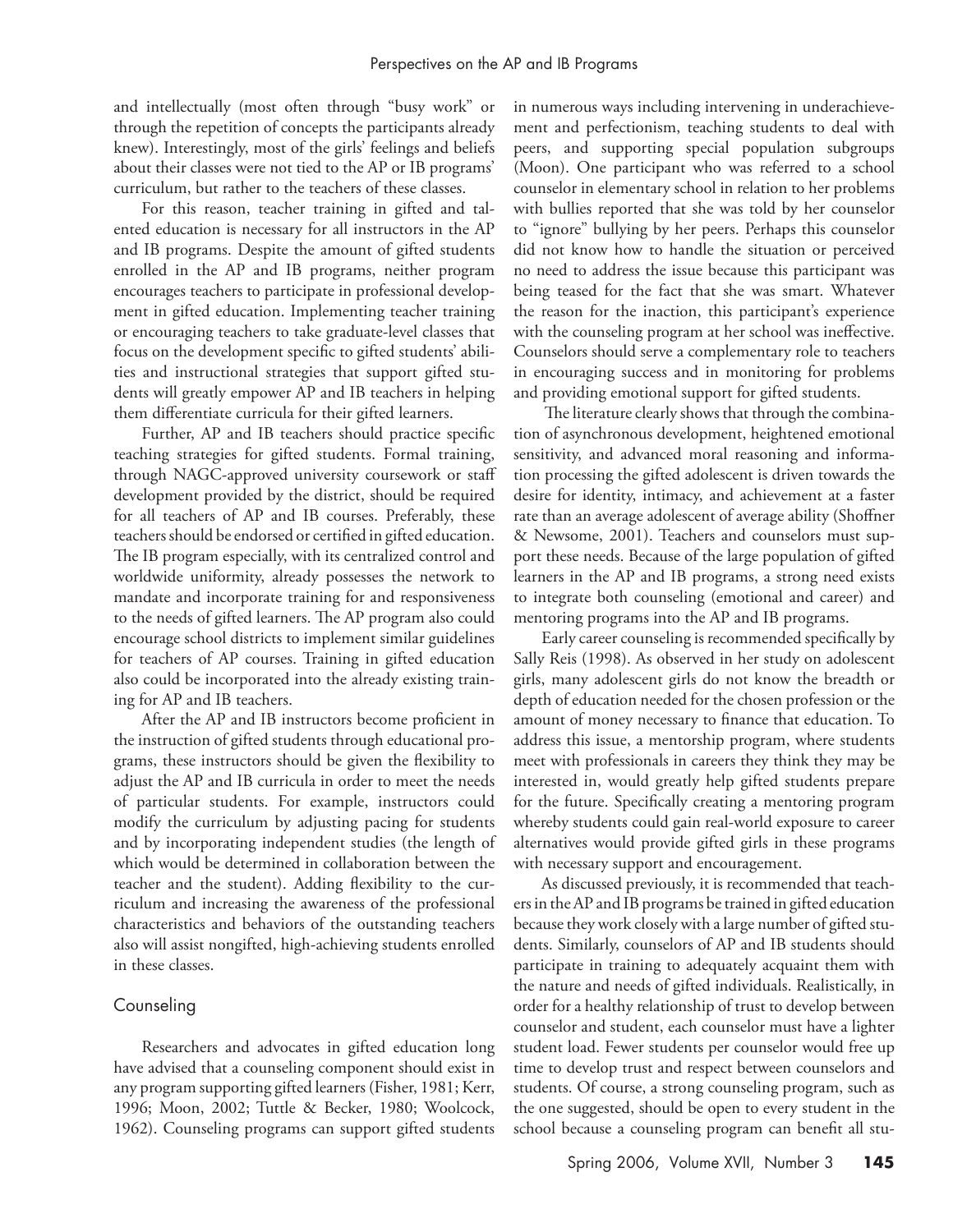dents. However, counselors who work with gifted students should be required to be endorsed or otherwise certified in gifted education.

# General Recommendations for the Pre-AP and IB Programs

The first two years of high school at Green View offers gifted and high-achieving students the opportunity to participate in accelerated classes. According to the participants in this study, these two years were a waste of time. Both girls that attended Green View for all four years believed that their accelerated classes offered no more challenge than their regular classes in junior high school and, therefore, in no way prepared them for their AP classes. These findings suggest that revisions to the AP courses alone are insufficient. High schools need to implement similar strategies for their accelerated classes with the view to prepare students for the material in the AP classes. The accelerated classes offered before AP classes should be focused on presenting challenging and intrinsically rewarding curriculum similar to the AP classes. These accelerated courses also should be more tailored to the needs of gifted students. Thus, these classes should challenge students appropriately, foster independent learning, and provide academic, emotional, and career support.

Although pre-IB courses appear to satisfy some of these needs, such as offering advanced curriculum early, it appears from remarks by the IB participants that these pre-IB courses also require some modification. For instance, students should not be forced to repeat subjects that they already have mastered, as both IB participants had to do with Algebra 1 their freshman year. Another participant also felt similar frustrations with the prerequisite math classes to AP Calculus. If the above recommendations were to be implemented, the benefits to gifted students in the AP and IB programs would be hindered if similar recommendations also were not implemented for the first 2 years of high school.

#### **Limitations**

It is important to review the limitations of this study. First, this is a qualitative study and does not use statistical formal generalization. Therefore, the study is not intended to generalize either to the greater population of intellectually gifted females or the general AP and IB programs; however, the characteristics found in these participants and their AP and IB experiences suggest what one should look for in other schools (Eisner, 1998). Second, the participants all experienced success in their respective programs

and most likely will pass their exams and continue to college. This study did not take into account those gifted females who did not experience success in the programs and discontinued enrollment. Third, the study was conducted over the span of three months rather than all four years of high school. Therefore, some of the interview data collected was based on the participants' memories and recollections of experiences. Fourth, the socioeconomic status (SES) of all learners affects their educational experience. The SES of the participants in this study was not a focus, although it is probable that their background influenced their educational experiences. The impact of SES factors on gifted learners in AP and IB programs may be an important issue to examine in future research.

# **Conclusion**

The study concludes that although both the AP and IB programs the participants were enrolled in currently offer challenging curriculum, both programs have room for improvement in meeting the needs of these gifted female learners. For instance, both programs should allow students to pursue their passions or tackle material at a pace appropriate for them. The emotional support of gifted students was not part of the study's original design but an important theme that emerged out of the data. The findings suggest that both the AP and IB programs that participated in this study need to improve their support for the nonacademic needs of gifted learners, through methods such as career counseling and emotional support. Above all, the participants shared that the personality and effectiveness of their teachers is paramount to their success in the classroom. Teachers who were passionate and knowledgeable inspired these participants to learn. Of course, these qualities in teachers can be learned only to a degree. Nevertheless, encouraging instructors in the AP and IB programs to become and remain knowledgeable about gifted education and effective instructional strategies for gifted students likely will translate into ensuring effective instruction in these programs. Particularly with regard to gifted female students, greater support and encouragement from teachers, along with a greater emphasis on their future, will foster higher achievement and greater self-esteem.

#### **References**

Boyd, D. (1981). Interdisciplinary curriculum design for secondary gifted students. In A. Arnold (Ed.),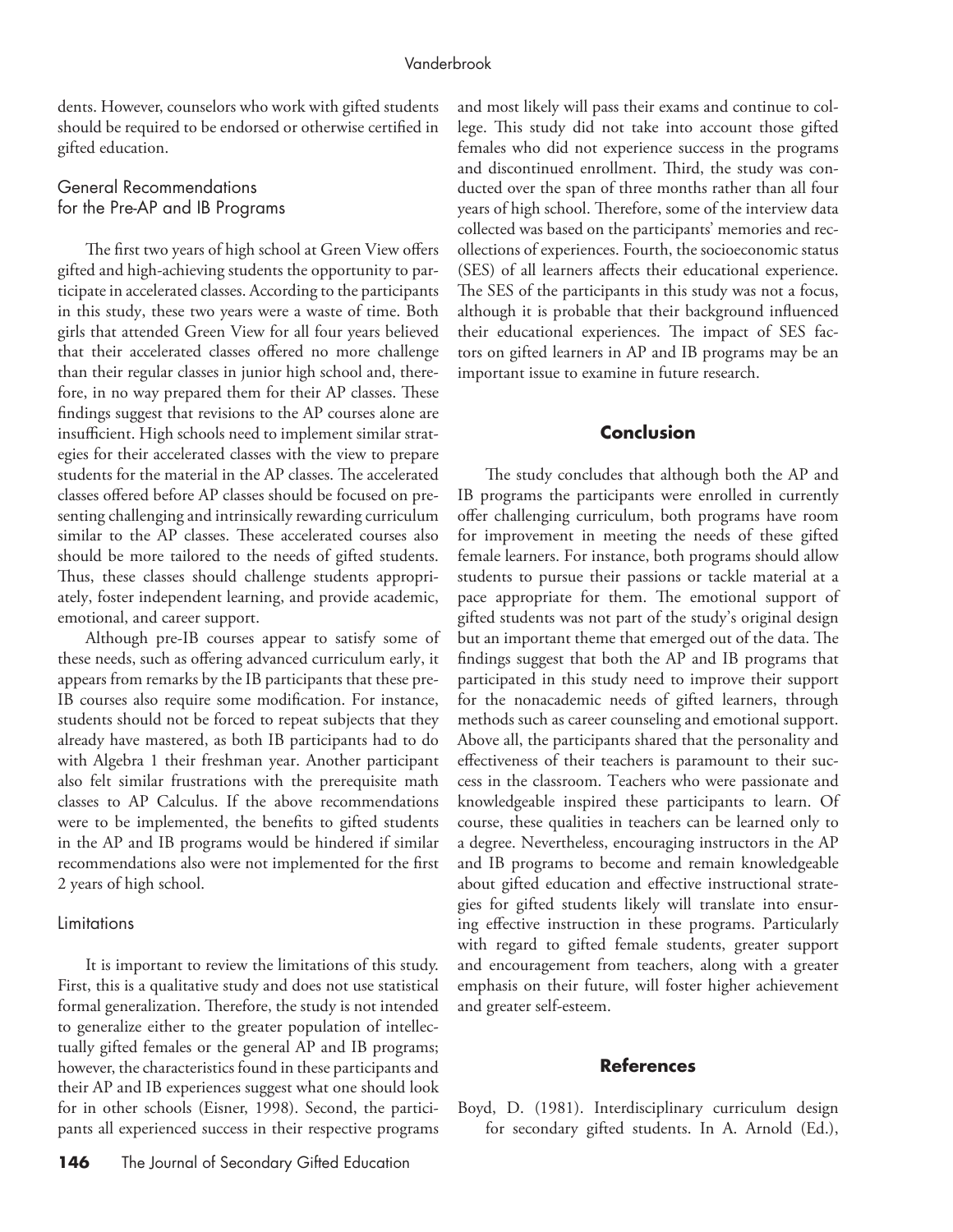*Secondary programs for the gifted/talented* (pp. 23–27). Ventura, CA: Printcraft.

- Campbell, K. T., & Evans, C. (1996). Gender issues and the math/science curricula: Effects on females. *People & Education*, *2*, 284–296.
- Colangelo, N. (1991). Counseling gifted students: Issues and practices. In N. Colangelo & G. A. Davis (Eds.), *Handbook of gifted education* (pp. 353–365). Needham Heights, MA: Allyn & Bacon.
- Coleman, L. J., & Cross, T. L. (2001). *Being gifted in school: An introduction to development, guidance, and teaching.* Waco, TX: Prufrock Press.
- College Board. (2005). *From humble beginnings*. Retrieved September 5, 2005, from http://www.collegeboard. com/ap/techman/chap1
- Creswell, J. W. (1998). *Qualitative inquiry and research design: Choosing among five traditions.* Thousand Oaks, CA: SAGE Publications.
- Croft, L. J. (2003). Teachers of the gifted: Gifted teachers. In N. Colangelo & G. A. Davis (Eds.), *Handbook of gifted education* (3rd ed., pp. 558–571). Boston: Allyn & Bacon.
- Curry, W., MacDonald, W., & Morgan, R. (1999). The advanced placement program: Access to excellence. *Journal of Secondary Gifted Education*, *11*, 17–22.
- Eisner, E. W. (1998). *The enlightened eye: Qualitative inquiry and the enhancement of educational practice*. Upper Saddle River, NJ*:* Prentice Hall.
- Feldhusen, J. F. (1991). Educating teachers for work with talented youth. In N. Colangelo & G. A. Davis (Eds.), *Handbook of gifted education* (pp. 547–552). Needham Heights, MA: Allyn & Bacon.
- Fisher, J. L. (1981). The administration of high school programs for the gifted. In A. Arnold (Ed.), *Secondary programs for the gifted/talented* (pp. 16–21). Ventura, CA: Printcraft.
- Furnham, A., Reeves, E., & Budhani, S. (2002). Parents think their sons are brighter than their daughters: Sex differences in parental self-examinations and estimations of their children's multiple intelligences. *Journal of Genetic Psychology, 163*, 24–39.
- Gazda-Grace, P. (2002). Psst . . . have you heard about the International Baccalaureate program? *The Clearing House, 76*, 84–87.
- Halpern, D. F. (2002) Sex differences in achievement scores: Can we design assessments that are fair, meaningful, and valid for girls and boys? *Issues in Education, 1*, 2–21.
- International Baccalaureate Organization. (2005). *School directory results*. Retrieved September 5, 2005, from

http://www.ibo.index.cfm?page=/ibo/services/ib\_ worldschool

- Kerr, B. A. (1994). *Smart girls: A new psychology of girls, women, & giftedness.* Scottsdale, AZ: Gifted Psychology Press.
- Kerr, B. A. (1996). The career development of gifted girls and women. In J. L. Ellis & J. M. Willinsky (Eds.), *Girls, women, and giftedness* (pp. 105–122). Unionville, NY: Royal Fireworks Press.
- Klein, A. G., & Zehms, D. (1996). Self-concept and gifted girls: A cross sectional study of intellectually gifted females in grades 3, 5, 8. *Roeper Review*, *19*, 30–35.
- Lindsey, M. (1980). *Training teachers of the gifted and talented*. New York: Teacher's College Press.
- Miles, M. B., & Huberman, A. M. (1994). *Qualitative data analysis*. Thousand Oaks, CA: SAGE Publications.
- Moon, S. M. (2002). Counseling needs and strategies. In M. Neihart, S. M. Reis, N. M. Robinson, & S. M. Moon (Eds.), *The social and emotional development of gifted children: What do we know?* (pp. 213–222). Waco, TX: Prufrock Press.
- Moustakas, C. (1994). *Phenomenological research methods*. Thousand Oaks: SAGE Publications.
- National Association for Gifted Children. (2003). *Who are the gifted?* Retrieved November 7, 2003, from http:// www.nagc.org/ParentInfo/index.html1#Who
- Nelson, M. A., & Smith, S. W. (2001). External factors affecting gifted girls' academic and career achievements. *Intervention in School & Clinic*, *37*, 19–23.
- Orenstein, P. (1994). *Schoolgirls: Young women, self-esteem, and the confidence gap*. New York: Random House.
- Pipher, M. (1994). *Reviving Ophelia: Saving the selves of adolescent girls*. New York: Ballantine Books.
- Read, C. R. (1991). Gender distribution in programs for the gifted. *Roeper Review*, *13*, 188–193.
- Reis, S. M. (1998). *Work left undone: Choices and compromises of talented females.* Mansfield Center, CT: Creative Learning Press.
- Reis, S. M., & Callahan, C. M. (1996) My boyfriend, my girlfriend, or me: The dilemma of talented teenage girls. *Journal of Secondary Gifted Education*, *7*, 434– 447.
- Rhodes, C. (1996). *Promoting growth in gifted females: A naturalistic case study*. (UMI No. 9701415)
- Rizza, M. G., & Reis, S. M. (1991). Comparing and contrasting: Stories of competition. *Gifted Child Quarterly, 45*, 54–62.
- Rogers, K. B. (2001). *Re-forming gifted education*. Scottsdale, AZ: Great Potential Press.